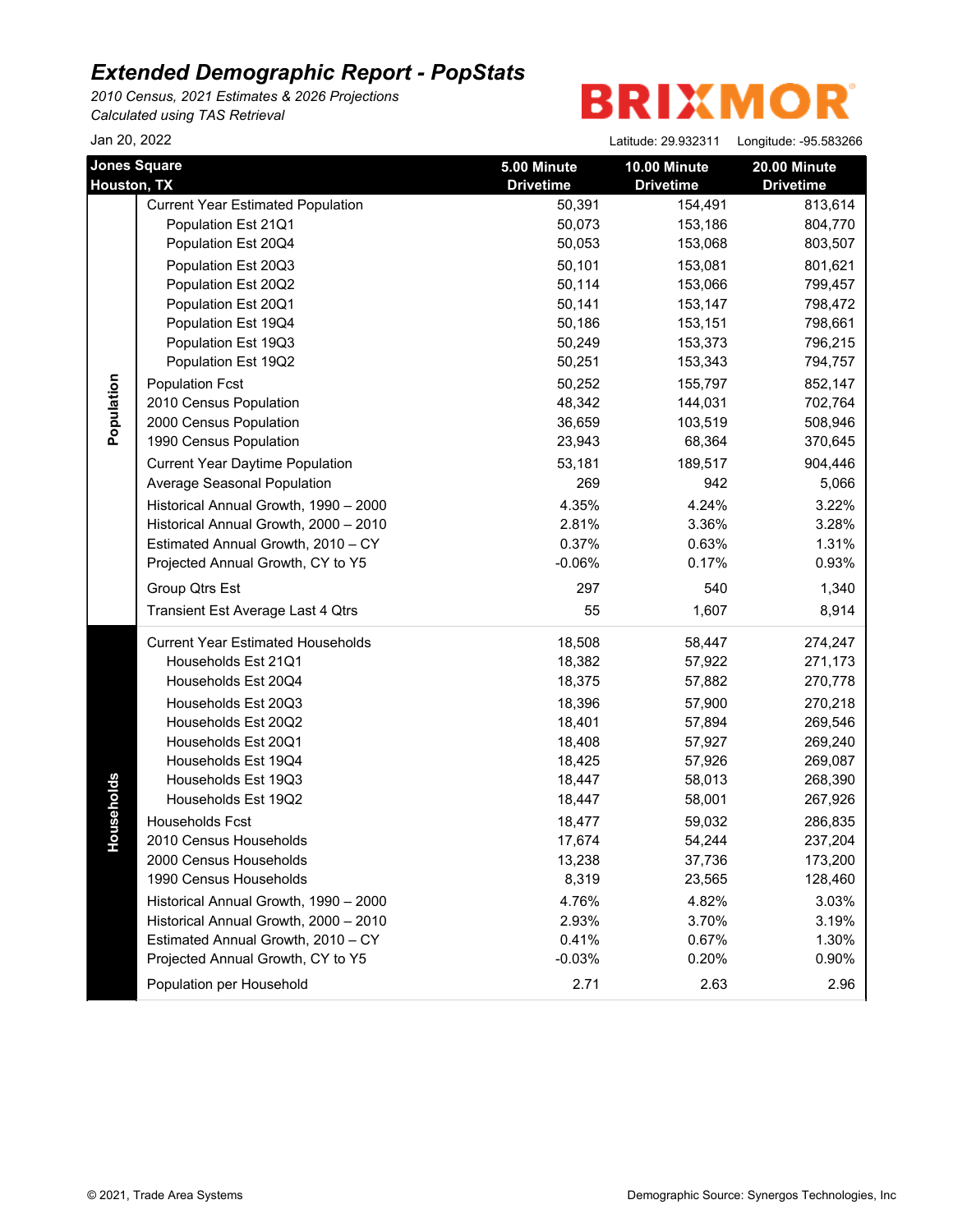*2010 Census, 2021 Estimates & 2026 Projections Calculated using TAS Retrieval*

| Jan 20, 2022                                  |                                 | Latitude: 29.932311              | Longitude: - 95.583266           |
|-----------------------------------------------|---------------------------------|----------------------------------|----------------------------------|
| <b>Jones Square</b><br>Houston, TX            | 5.00 Minute<br><b>Drivetime</b> | 10.00 Minute<br><b>Drivetime</b> | 20.00 Minute<br><b>Drivetime</b> |
| HH Income \$500,000 or more                   | 0.8%                            | 1.1%                             | 1.5%                             |
| HH Income \$250,000 to \$499,999              | 1.0%                            | 1.4%                             | 1.8%                             |
| HH Income \$200,000 to \$249,999              | 2.3%                            | 3.2%                             | 4.2%                             |
| HH Income \$175,000 to \$199,999              | 2.8%                            | 3.4%                             | 4.3%                             |
| HH Income \$150,000 to \$174,999              | 4.9%                            | 5.2%                             | 5.7%                             |
| HH Income \$100,000 to 149,999                | 16.4%                           | 16.4%                            | 17.7%                            |
| HH Income \$75,000 to 99,999                  | 15.1%                           | 14.1%                            | 13.6%                            |
| HH Income \$50,000 to 74,999                  | 18.7%                           | 19.2%                            | 17.5%                            |
| HH Income \$35,000 to 49,999                  | 15.6%                           | 14.3%                            | 12.7%                            |
| HH Income \$25,000 to 34,999                  | 8.7%                            | 8.4%                             | 8.0%                             |
| HH Income \$15,000 to 24,999                  | 6.1%                            | 6.9%                             | 6.5%                             |
| HH Income \$0 to 14,999                       | 7.4%                            | 6.5%                             | 6.6%                             |
| Average Household Income                      | \$82,944                        | \$88,182                         | \$97,085                         |
| Median Household Income                       | \$64,559                        | \$67,046                         | \$73,058                         |
| Per Capita Income                             | \$30,581                        | \$33,445                         | \$32,773                         |
| 2000 Average HH Income                        | \$66,623                        | \$70,778                         | \$68,681                         |
| 2000 Median HH Income                         | \$59,383                        | \$61,174                         | \$55,737                         |
| Disposable HH Income \$500,000 or more        | #N/A                            | #N/A                             | #N/A                             |
| Disposable HH Income \$250,000 to \$499,999   | #N/A                            | #N/A                             | #N/A                             |
| Disposable HH Income \$200,000 to \$249,999   | #N/A                            | #N/A                             | #N/A                             |
| Disposable HH Income \$175,000 to \$199,999   | 1%                              | 2%                               | 2%                               |
| Disposable HH Income \$150,000 to \$174,999   | 2%                              | 3%                               | 4%                               |
| Disposable HH Income \$100,000 to \$149,999   | 15%                             | 15%                              | 17%                              |
| Disposable HH Income \$75,000 to \$99,999     | 16%                             | 15%                              | 15%                              |
| Disposable HH Income \$50,000 to \$74,999     | 20%                             | 20%                              | 19%                              |
| Disposable HH Income \$35,000 to \$49,999     | 16%                             | 16%                              | 14%                              |
| Disposable HH Income \$25,000 to \$34,999     | 12%                             | 10%                              | 10%                              |
| Disposable HH Income \$15,000 to \$24,999     | 7%                              | 8%                               | 7%                               |
| Disposable HH Income \$0 to\$14,999           | $8%$                            | 7%                               | 7%                               |
| Average Disposable Income                     | 69,317                          | 72,984                           | 78,530                           |
| Median Disposable Income                      | 57,385                          | 59,330                           | 65,025                           |
| Householder White - Count                     | 7,433                           | 24,738                           | 107,514                          |
| Median HH Income                              | \$77,537                        | \$82,058                         | \$96,678                         |
| Average HH Income                             | \$86,429                        | \$91,605                         | \$103,006                        |
| Householder Black or African-American - Count | 3,245                           | 10,599                           | 43,582                           |
| Median HH Income                              | \$52,179                        | \$52,616                         | \$57,379                         |
| Average HH Income                             | \$58,940                        | \$61,520                         | \$69,723                         |
| Householder Hispanic - Count                  | 5,242                           | 14,972                           | 88,828                           |
| Median HH Income                              | \$56,666                        | \$58,642                         | \$58,125                         |
| Average HH Income                             | \$68,268                        | \$70,135                         | \$69,756                         |
| Householder Asian or Pacific Islander - Count | 1,681                           | 5,449                            | 22,293                           |
| Median HH Income                              | \$90,906                        | \$87,156                         | \$88,086                         |
| Average HH Income                             | \$93,604                        | \$94,223                         | \$94,092                         |
| Householder Other or Pacific Islander - Count | 907                             | 2,688                            | 12,029                           |
| Median HH Income                              | \$66,379                        | \$60,967                         | \$72,220                         |
| Average HH Income                             | \$71,962                        | \$68,199                         | \$80,821                         |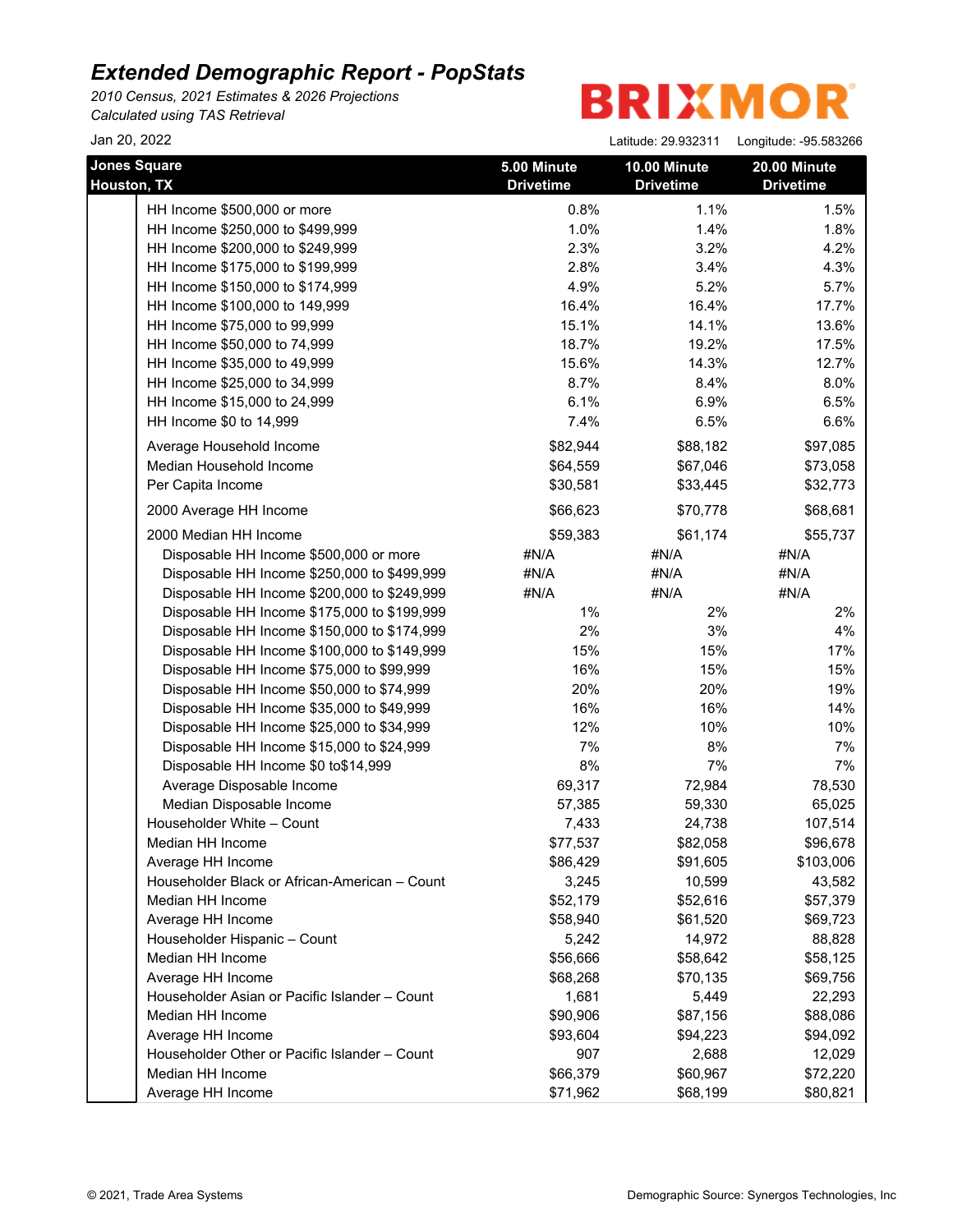*2010 Census, 2021 Estimates & 2026 Projections Calculated using TAS Retrieval*

|                           | Jan 20, 2022                       |                                 | Latitude: 29.932311              | Longitude: - 95.583266           |
|---------------------------|------------------------------------|---------------------------------|----------------------------------|----------------------------------|
|                           | <b>Jones Square</b><br>Houston, TX | 5.00 Minute<br><b>Drivetime</b> | 10.00 Minute<br><b>Drivetime</b> | 20.00 Minute<br><b>Drivetime</b> |
|                           | Male Population                    | 24,576                          | 75,714                           | 401,738                          |
| Gender                    | Female Population                  | 25,815                          | 78,778                           | 411,876                          |
|                           | Count of Pop 0 to 4 years          | 3,956                           | 12,252                           | 60,471                           |
|                           | Count of Pop 0 to 7 years          | 5,692                           | 17,836                           | 88,142                           |
|                           | Count of Pop 5 - 13                | 6,928                           | 21,419                           | 110,225                          |
|                           | Count of Pop 14 - 18               | 2,637                           | 7,890                            | 47,442                           |
|                           | Count of Pop 19 - 22               | 2,688                           | 7,895                            | 49,381                           |
|                           | Count of Pop 22 - 25               | 1,976                           | 5,872                            | 34,524                           |
|                           | Count of Pop 25 - 29               | 3,236                           | 9,564                            | 54,794                           |
|                           | Count of Pop 30 - 34               | 3,179                           | 9,760                            | 47,409                           |
|                           | Count of Pop 35 - 39               | 3,476                           | 11,136                           | 51,168                           |
|                           | Count of Pop 40 - 44               | 3,417                           | 10,537                           | 53,423                           |
|                           | Count of Pop 45 - 59               | 9,689                           | 29,417                           | 159,511                          |
|                           | Count of Pop 60 - 74               | 7,253                           | 22,486                           | 114,300                          |
|                           | Count of Pop 75 - 84               | 1,577                           | 5,081                            | 25,538                           |
|                           | Count of Pop 85+                   | 380                             | 1,182                            | 5,428                            |
| by Age                    | % of Pop 0 to 4 years              | 7.9%                            | 7.9%                             | 7.4%                             |
|                           | % of Pop 0 to 7 years              | 11.3%                           | 11.5%                            | 10.8%                            |
|                           | % of Pop 5 - 13                    | 13.7%                           | 13.9%                            | 13.5%                            |
|                           | % of Pop 14 - 18                   | 5.2%                            | 5.1%                             | 5.8%                             |
|                           | % of Pop 19 - 22                   | 5.3%                            | 5.1%                             | 6.1%                             |
|                           | % of Pop 22 - 25                   | 3.9%                            | 3.8%                             | 4.2%                             |
|                           | % of Pop 25 - 29                   | 6.4%                            | 6.2%                             | 6.7%                             |
|                           | % of Pop 30 - 34                   | 6.3%                            | 6.3%                             | 5.8%                             |
|                           | % of Pop 35 - 39                   | 6.9%                            | 7.2%                             | 6.3%                             |
|                           | % of Pop 40 - 44                   | 6.8%                            | 6.8%                             | 6.6%                             |
|                           | % of Pop 45 - 59                   | 19.2%                           | 19.0%                            | 19.6%                            |
|                           | % of Pop 60 - 74                   | 14.4%                           | 14.6%                            | 14.0%                            |
|                           | % of Pop 75 - 84                   | 3.1%                            | 3.3%                             | 3.1%                             |
|                           | % of Pop 85+                       | 0.8%                            | 0.8%                             | 0.7%                             |
|                           |                                    |                                 |                                  |                                  |
|                           | Median Age<br>Average Age          | 35.9<br>36.4                    | 36.2<br>36.6                     | 35.3<br>36.2                     |
|                           | % of Pop 0 to 4 years              | 8.2%                            | 8.3%                             | 7.7%                             |
|                           | % of Pop 5 - 13                    | 14.4%                           | 14.4%                            | 14.0%                            |
|                           | % of Pop 14 - 18                   | 5.4%                            | 5.3%                             | 6.0%                             |
|                           | % of Pop 19 - 22                   | 5.5%                            | 5.3%                             | 6.2%                             |
|                           | % of Pop 22 - 25                   | 4.1%                            | 4.0%                             | 4.4%                             |
|                           | % of Pop 25 - 29                   | 6.8%                            | 6.4%                             | 7.0%                             |
|                           | % of Pop 30 - 34                   | 6.5%                            | 6.4%                             | 6.0%                             |
|                           | % of Pop 35 - 39                   | 6.9%                            | 7.3%                             | 6.4%                             |
| Male Population<br>by Age | % of Pop 40 - 44                   | 6.7%                            | 6.8%                             | 6.5%                             |
|                           | % of Pop 45 - 59                   | 18.7%                           | 18.6%                            | 19.2%                            |
|                           | % of Pop 75 - 84                   | 2.6%                            | 2.8%                             | 2.7%                             |
|                           | % of Pop 60 - 74                   | 13.8%                           | 13.9%                            | 13.4%                            |
|                           | % of Pop 85+                       | 0.4%                            | 0.5%                             | 0.4%                             |
|                           |                                    |                                 |                                  |                                  |
|                           | Median Age                         | 34.3                            | 34.9                             | 33.9                             |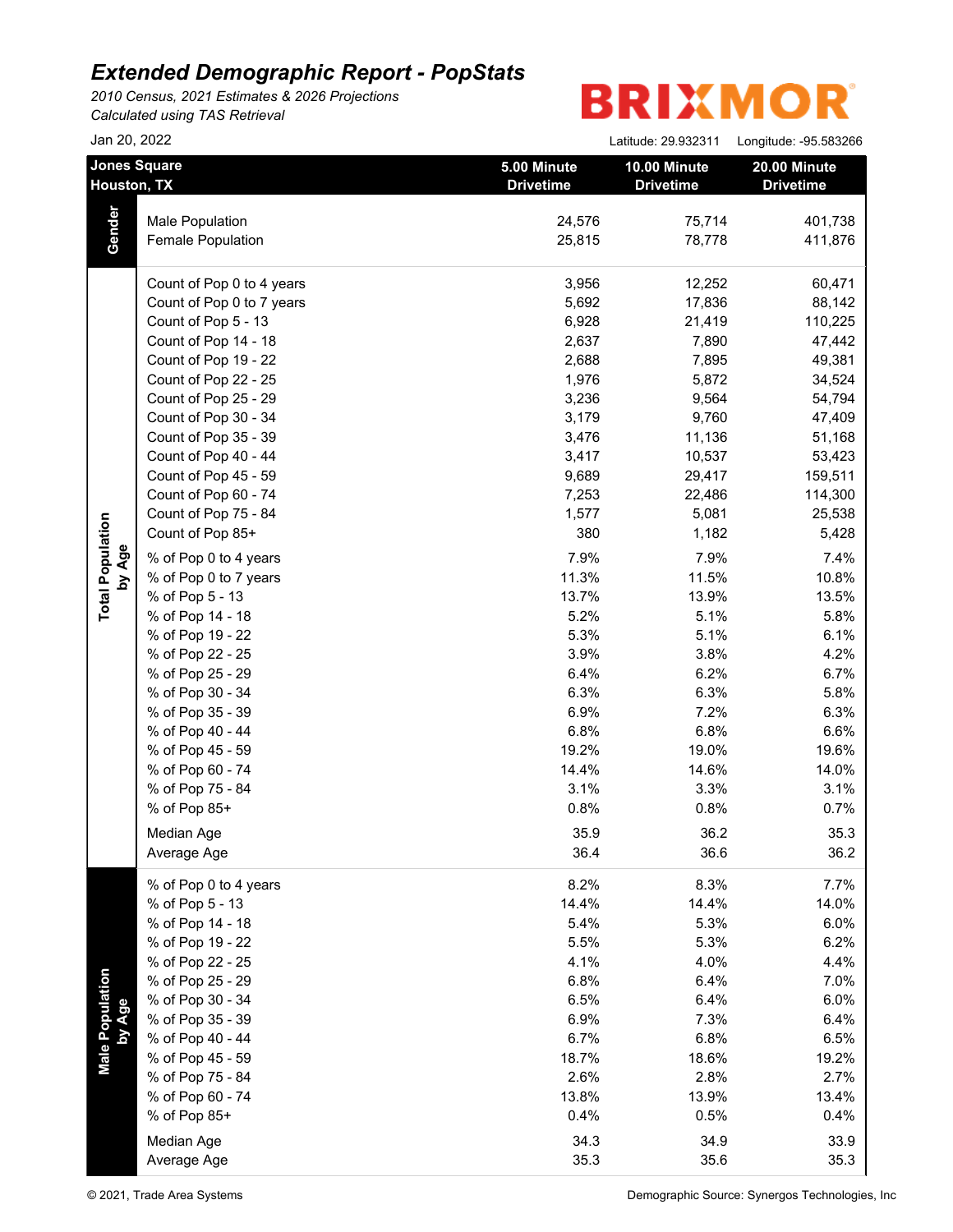*2010 Census, 2021 Estimates & 2026 Projections Calculated using TAS Retrieval*

## **BRIXMOR®**

| Jan 20, 2022 |  |
|--------------|--|
|--------------|--|

|                    | Jan 20, 2022                                  |                                 | Latitude: 29.932311              | Longitude: -95.583266            |
|--------------------|-----------------------------------------------|---------------------------------|----------------------------------|----------------------------------|
|                    | <b>Jones Square</b><br>Houston, TX            | 5.00 Minute<br><b>Drivetime</b> | 10.00 Minute<br><b>Drivetime</b> | 20.00 Minute<br><b>Drivetime</b> |
|                    | % of Pop 0 to 4 years                         | 7.5%                            | 7.6%                             | 7.2%                             |
|                    | % of Pop 5 - 13                               | 13.2%                           | 13.3%                            | 13.1%                            |
|                    | % of Pop 14 - 18                              | 5.0%                            | 4.9%                             | 5.7%                             |
|                    | % of Pop 19 - 22                              | 5.2%                            | 4.9%                             | 5.9%                             |
|                    | % of Pop 22 - 25                              | 3.8%                            | 3.7%                             | 4.1%                             |
|                    | % of Pop 25 - 29                              | 6.0%                            | 5.9%                             | 6.5%                             |
|                    | % of Pop 30 - 34                              | 6.1%                            | 6.2%                             | 5.6%                             |
| by Age             | % of Pop 35 - 39                              | 6.9%                            | 7.2%                             | 6.2%                             |
|                    | % of Pop 40 - 44                              | 6.9%                            | 6.9%                             | 6.7%                             |
|                    | % of Pop 45 - 59                              | 19.8%                           | 19.4%                            | 20.0%                            |
|                    | % of Pop 60 - 74                              | 15.0%                           | 15.1%                            | 14.6%                            |
|                    | % of Pop 75 - 84                              | 3.6%                            | 3.7%                             | 3.5%                             |
|                    | % of Pop 85+                                  | 1.1%                            | 1.0%                             | 0.9%                             |
|                    |                                               | 37.3                            | 37.4                             | 36.6                             |
|                    | Median Age                                    | 37.5                            | 37.5                             | 37.1                             |
|                    | Average Age                                   |                                 |                                  |                                  |
|                    | Count of White                                | 29,683                          | 92,961                           | 493,981                          |
|                    | Count of Black or African-American            | 8,742                           | 25,748                           | 125,376                          |
|                    | Count of Asian or Pacific Islander            | 6,063                           | 18,663                           | 77,763                           |
|                    | Count of Other races                          | 5,902                           | 17,118                           | 116,494                          |
|                    | White                                         | 58.9%                           | 60.2%                            | 60.7%                            |
| Race               | <b>Black or African American</b>              | 17.3%                           | 16.7%                            | 15.4%                            |
|                    | Asian                                         | 12.0%                           | 12.1%                            | 9.6%                             |
|                    | <b>Other Races</b>                            | 11.7%                           | 11.1%                            | 14.3%                            |
|                    | Speak English at Home                         | 63.7%                           | 64.9%                            | 58.0%                            |
|                    | Speak Spanish at Home                         | 24.0%                           | 22.1%                            | 31.2%                            |
|                    | Speak French or French Creole at Home         | 0.3%                            | 0.3%                             | 0.3%                             |
|                    | Speak German at Home                          | 0.3%                            | 0.3%                             | 0.3%                             |
|                    | Speak Russian or Other Slavic Language at Hor | 0.3%                            | 0.3%                             | 0.3%                             |
|                    | Speak Other Indo-European Language at Home    | 2.6%                            | 2.8%                             | 2.1%                             |
| Language<br>Spoken | Speak Chinese at Home                         | 0.8%                            | 0.9%                             | 0.9%                             |
|                    | Speak Korean at Home                          | 0.3%                            | 0.3%                             | 0.3%                             |
|                    | Speak Vietnamese at Home                      | 5.0%                            | 4.6%                             | 3.8%                             |
|                    | Speak Other Asian Language at Home            | 1.1%                            | 1.5%                             | 1.1%                             |
|                    | Speak Tagalog and Other Pacific Languages at  | 0.8%                            | 0.8%                             | 0.6%                             |
|                    | Speak Other Language at Home                  | 0.8%                            | 1.1%                             | 1.0%                             |
|                    | <b>Hispanic Population</b>                    | 16,138                          | 45,262                           | 306,411                          |
|                    | <b>Hispanic Population Percent</b>            | 32.0%                           | 29.3%                            | 37.7%                            |
|                    | Mexican                                       | 71.3%                           | 71.1%                            | 70.2%                            |
|                    | Puerto Rican                                  | 4.5%                            | 3.2%                             | 1.7%                             |
|                    | Cuban                                         | 1.9%                            | 2.5%                             | 2.1%                             |
|                    | Dominican                                     | 0.1%                            | 0.2%                             | 0.3%                             |
|                    | <b>Central American</b>                       | 9.7%                            | 11.5%                            | 15.8%                            |
|                    | South American                                | 6.0%                            | 5.2%                             | 4.6%                             |
|                    | <b>Other Hispanic</b>                         | 6.5%                            | 6.2%                             | 5.3%                             |
|                    |                                               |                                 |                                  |                                  |
|                    | 2000 Hispanic Population Percent              | 19%<br>13%                      | 18%<br>12%                       | 26%<br>15%                       |
|                    | 1990 Hispanic Population Percent              |                                 |                                  |                                  |

This report was produced using data from private and government sources deemed to be reliable and is herein provided without representation or warranty.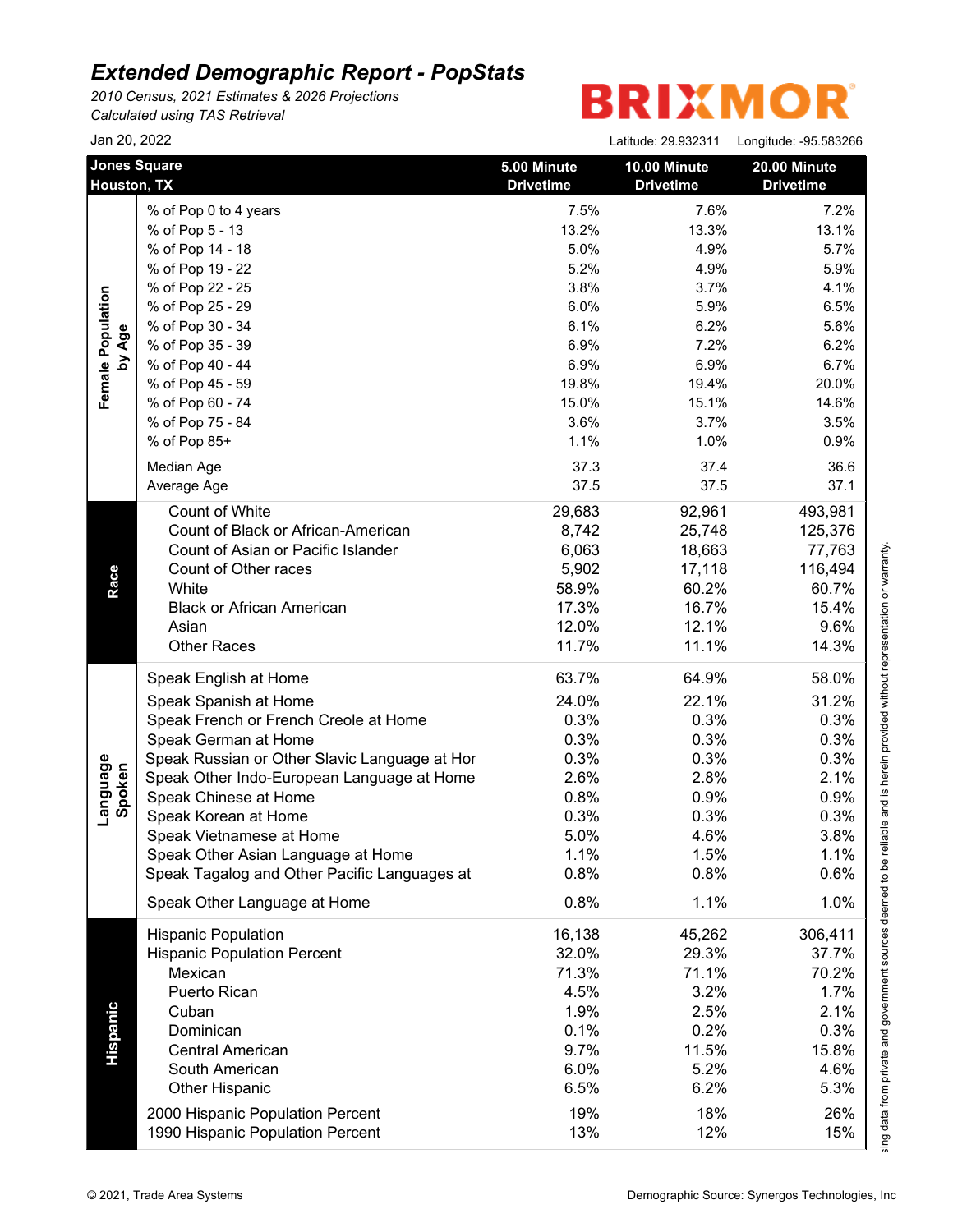*2010 Census, 2021 Estimates & 2026 Projections Calculated using TAS Retrieval*

| Jan 20, 2022                       |                                            |                                 | Latitude: 29.932311              | Longitude: - 95.583266           |
|------------------------------------|--------------------------------------------|---------------------------------|----------------------------------|----------------------------------|
| <b>Jones Square</b><br>Houston, TX |                                            | 5.00 Minute<br><b>Drivetime</b> | 10.00 Minute<br><b>Drivetime</b> | 20.00 Minute<br><b>Drivetime</b> |
|                                    | American (percent of total population)     | 3.0%                            | 3.0%                             | 2.5%                             |
|                                    | American                                   | 2.6%                            | 2.7%                             | 2.2%                             |
|                                    | Native American (ie. Indian/Eskimo)        | 0.3%                            | 0.3%                             | 0.2%                             |
|                                    | Hawaiian/Pacific Islander                  | 0.1%                            | 0.0%                             | 0.0%                             |
|                                    | Asian (percent of total population)        | 11.9%                           | 12.0%                            | 9.5%                             |
|                                    | Chinese                                    | 1.1%                            | 1.2%                             | 1.1%                             |
|                                    | Japanese                                   | 0.1%                            | 0.1%                             | 0.1%                             |
|                                    | Korean<br>South Central Asian (ie. Indian) | 0.3%<br>3.2%                    | 0.3%<br>3.4%                     | 0.3%<br>2.5%                     |
|                                    | South East Asian (ie. Vietnamese)          | 6.8%                            | 6.6%                             | 5.2%                             |
|                                    | <b>Other Asian</b>                         | 0.5%                            | 0.5%                             | 0.3%                             |
|                                    | European (percent of total population)     | 14.2%                           | 16.4%                            | 14.6%                            |
|                                    | <b>British</b>                             | 2.5%                            | 2.9%                             | 2.8%                             |
|                                    | Dutch                                      | 0.3%                            | 0.3%                             | 0.2%                             |
|                                    | French                                     | 0.8%                            | 1.0%                             | 0.8%                             |
|                                    | German<br>Italian                          | 3.9%<br>1.0%                    | 4.5%<br>1.1%                     | 3.8%<br>1.0%                     |
|                                    | Polish                                     | 0.6%                            | 0.7%                             | 0.6%                             |
|                                    | Scandinavian                               | 0.5%                            | 0.6%                             | 0.6%                             |
|                                    | Scotch/Irish                               | 3.2%                            | 3.6%                             | 3.2%                             |
|                                    | Other European (ie. Greek/Russian)         | 1.6%                            | 1.8%                             | 1.5%                             |
|                                    | Middle Eastern                             | 0.4%                            | 0.4%                             | 0.5%                             |
|                                    | <b>Other Ancestry</b>                      | 29.6%                           | 29.3%                            | 26.5%                            |
|                                    | <b>Unclassified Ancestry</b>               | 8.8%                            | 9.5%                             | 8.8%                             |
|                                    | Adult Population (25 Years or Older)       | 32,206                          | 99,164                           | 511,571                          |
|                                    | Elementary (0 to 8)                        | 6.6%                            | 5.9%                             | 8.6%                             |
|                                    | Some High School (9 to 11)                 | 6.2%                            | 5.7%                             | 7.4%                             |
| Education<br>(Age 25+)             | High School Graduate (12)                  | 24.8%                           | 23.3%                            | 22.7%                            |
|                                    | Some College (13 to 16)                    | 24.6%                           | 24.1%                            | 21.1%                            |
|                                    | Associates Degree Only                     | 8.7%                            | 7.9%                             | 7.2%                             |
|                                    | <b>Bachelors Degree Only</b>               | 20.6%                           | 22.5%                            | 22.7%                            |
|                                    | <b>Graduate Degree</b>                     | 8.5%                            | 10.5%                            | 10.2%                            |
|                                    | % College (4+)                             | 29.1%                           | 33.1%                            | 32.9%                            |
|                                    | Total Households - count                   | 18,508                          | 58,447                           | 274,247                          |
|                                    | One Person HHs - count                     | 4,710                           | 15,714                           | 55,475                           |
|                                    | Family HHs - count                         | 12,851                          | 39,305                           | 205,795                          |
|                                    | Married Couple - count                     | 8,410                           | 26,668                           | 150,392                          |
|                                    | w/own children - count                     | 3,527                           | 10,909                           | 71,445                           |
|                                    | w/out own children - count                 | 4,883                           | 15,759                           | 78,947                           |
|                                    | Male Householder - count                   | 1,296                           | 3,453                            | 14,695                           |
|                                    | Female Householder - count                 | 3,146                           | 9,184                            | 40,708                           |
| Household<br>Type                  | Non-Family Households - count              | 946                             | 3,428                            | 12,976                           |
|                                    | 1 Person Household                         | 25.5%                           | 26.9%                            | 20.2%                            |
|                                    | 2 Person Household                         | 28.4%                           | 29.2%                            | 27.7%                            |
|                                    | 3 Person Household                         | 17.9%                           | 17.4%                            | 18.0%                            |
|                                    | 4 Person Household                         | 15.2%                           | 14.7%                            | 17.4%                            |
|                                    | 5 Person Household                         | 7.8%                            | 7.1%                             | 9.4%                             |
|                                    | 6 Person Household                         | 3.2%                            | 2.9%                             | 4.2%                             |
|                                    | 7+ Person Household                        | 2.0%                            | 1.9%                             | 3.2%                             |
|                                    | % Households With Children                 | 32.4%                           | 30.8%                            | 37.1%                            |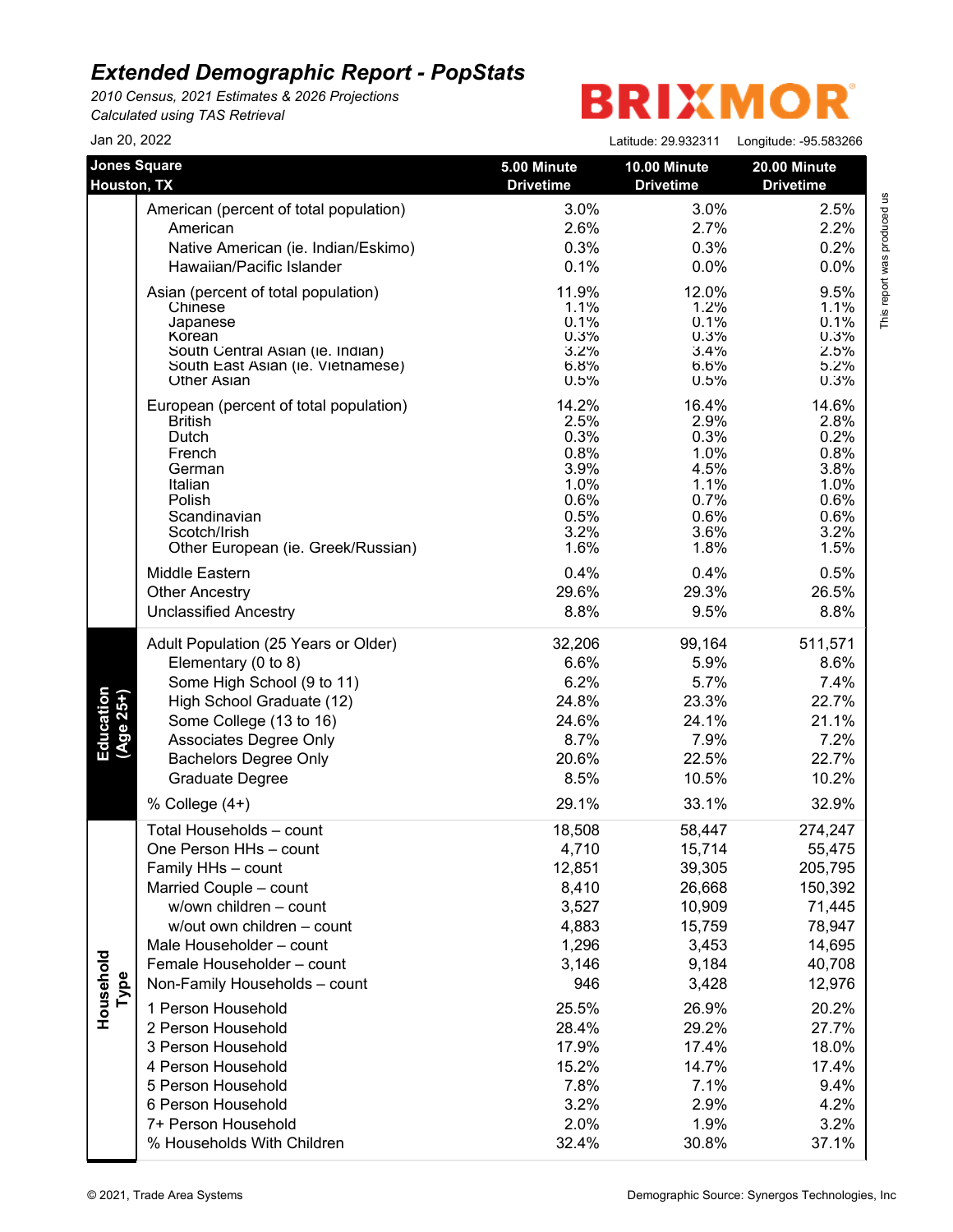*2010 Census, 2021 Estimates & 2026 Projections Calculated using TAS Retrieval*

| Jan 20, 2022                       |                                                                             |                                 | Latitude: 29.932311              | Longitude: -95.583266            |
|------------------------------------|-----------------------------------------------------------------------------|---------------------------------|----------------------------------|----------------------------------|
| <b>Jones Square</b><br>Houston, TX |                                                                             | 5.00 Minute<br><b>Drivetime</b> | 10.00 Minute<br><b>Drivetime</b> | 20.00 Minute<br><b>Drivetime</b> |
|                                    | <b>Total Housing Units</b><br><b>Owner Occupied Percent</b>                 | 19,712<br>53.5%                 | 62,503<br>51.7%                  | 293,718<br>60.1%                 |
|                                    | <b>Renter Occupied Percent</b>                                              | 40.4%                           | 41.8%                            | 33.3%                            |
|                                    | <b>Vacant Housing Percent</b>                                               | 6.1%                            | 6.5%                             | 6.6%                             |
|                                    | Total Housing Units (Census 2000)                                           | 13,930                          | 40,091                           | 182,105                          |
|                                    | For Rent (Census 2000)                                                      | 60%                             | 61%                              | 62%                              |
|                                    | For Sale (Census 2000)                                                      | 26%                             | 20%                              | 21%                              |
|                                    | Rented or Sold, (Census 2000)                                               | 4%                              | 8%                               | 6%                               |
|                                    | Seasonal (Census 2014)                                                      | 3%                              | 6%                               | 5%                               |
|                                    | Other (Census 2000)                                                         | 1%                              | 2%                               | 4%                               |
|                                    | Homes Built 1990 to 2000                                                    | 38%                             | 39%                              | 27%                              |
|                                    | Homes Built 1980 to 1989<br>Homes Built 1970 to 1979                        | 41%                             | 34%                              | 33%                              |
|                                    | Homes Built 1960 to 1969                                                    | 16%<br>3%                       | 23%<br>3%                        | 29%                              |
| Homes Built<br>By Year             | Homes Built 1950 to 1959                                                    | 1%                              | $1\%$                            | 7%<br>3%                         |
|                                    | Homes Built 1940 to 1949                                                    | 0%                              | 0%                               | 0%                               |
|                                    | Homes Built Before 1939                                                     | 0%                              | 0%                               | 0%                               |
|                                    |                                                                             |                                 |                                  |                                  |
|                                    | 1 Unit<br>2 - 9 Units                                                       | 70%                             | 67%                              | 70%                              |
|                                    |                                                                             | 8%<br>21%                       | 8%                               | 7%                               |
| Structure<br>Units in              | Greater than 10 Units<br><b>Mobilie Trailer</b>                             | 1%                              | 22%<br>2%                        | 20%<br>3%                        |
|                                    | <b>Other Units</b>                                                          | 0%                              | 0%                               | $0\%$                            |
|                                    |                                                                             | 0.1%                            | 0.3%                             |                                  |
|                                    | Property Value \$1,000,000 or more<br>Property Value \$750,000 to \$999,999 | 0.3%                            | 0.5%                             | 0.7%<br>1.5%                     |
|                                    | Property Value \$500,000 to \$749,999                                       | 1.3%                            | 1.4%                             | 3.9%                             |
|                                    | Property Value \$400,000 to \$499,999                                       | 2.8%                            | 3.6%                             | 6.6%                             |
|                                    | Property Value \$300,000, to \$399,999                                      | 6.3%                            | 10.5%                            | 13.0%                            |
| vner Occupied)<br>Home Value       | Property Value \$200,000 to \$299,999                                       | 33.0%                           | 36.5%                            | 29.4%                            |
|                                    | Property Value \$150,000 to \$199,999                                       | 31.3%                           | 25.4%                            | 20.7%                            |
|                                    | Property Value \$100,000 to \$149,999                                       | 18.8%                           | 15.6%                            | 15.9%                            |
|                                    | Property Value \$60,000 to \$99,999                                         | 3.8%                            | 3.8%                             | 4.9%                             |
| ş                                  | Property Value \$40,000 to \$59,999                                         | 0.6%                            | 0.6%                             | 0.7%                             |
|                                    | Property Value \$0 to \$39,999                                              | 1.7%                            | 1.9%                             | 2.5%                             |
|                                    | <b>Median Home Value</b>                                                    | \$190,127                       | \$206,484                        |                                  |
|                                    | <b>Median Rent</b>                                                          | \$739                           | \$735                            | \$215,682<br>\$655               |
|                                    | \$0 and under - percent                                                     | 18.6%                           | 18.5%                            | 17.9%                            |
|                                    | \$1 to \$4999 - percent                                                     | 9.4%                            | 9.3%                             | 8.8%                             |
|                                    | \$5k to \$9999 - percent                                                    | 4.9%                            | 4.9%                             | 4.7%                             |
|                                    | \$10k to \$24999 - percent                                                  | 6.7%                            | 6.7%                             | 6.5%                             |
| per Household                      | \$25k to \$49999 - percent                                                  | 7.0%                            | 6.9%                             | 6.9%                             |
| Wealth                             | \$50k to \$99999 - percent                                                  | 10.2%                           | 10.1%                            | 10.3%                            |
|                                    | \$100k to \$249999 - percent                                                | 17.5%                           | 17.5%                            | 17.8%                            |
|                                    | \$250k to \$499999 - percent                                                | 12.4%                           | 12.5%                            | 12.9%                            |
|                                    | $$500k+ - percent$                                                          | 13.3%                           | 13.6%                            | 14.2%                            |
|                                    | Median HH Wealth                                                            | \$66,849                        | \$68,282                         | \$75,484                         |
|                                    | Avg HH Wealth                                                               | \$222,601                       | \$225,619                        | \$233,990                        |
|                                    |                                                                             |                                 |                                  |                                  |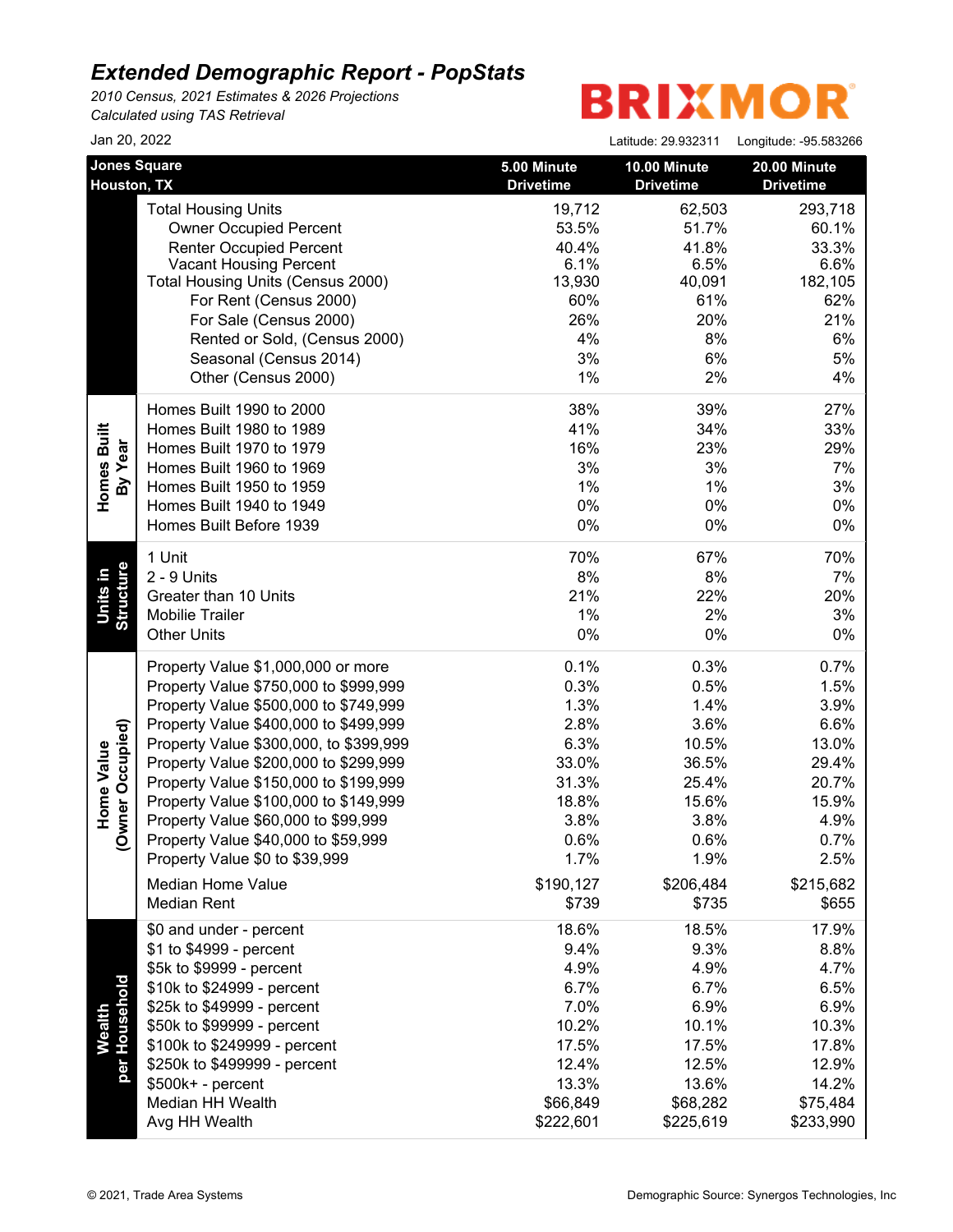*2010 Census, 2021 Estimates & 2026 Projections Calculated using TAS Retrieval*

| Jan 20, 2022                            |                                                                                                                                                                                                                                                                                                                                                                                                                                                                                                                                                                                                                                                                                                                                                                            | Latitude: 29.932311                                                                                                                                                                          | Longitude: - 95.583266                                                                                                                                                                                        |
|-----------------------------------------|----------------------------------------------------------------------------------------------------------------------------------------------------------------------------------------------------------------------------------------------------------------------------------------------------------------------------------------------------------------------------------------------------------------------------------------------------------------------------------------------------------------------------------------------------------------------------------------------------------------------------------------------------------------------------------------------------------------------------------------------------------------------------|----------------------------------------------------------------------------------------------------------------------------------------------------------------------------------------------|---------------------------------------------------------------------------------------------------------------------------------------------------------------------------------------------------------------|
| <b>Jones Square</b>                     | 5.00 Minute                                                                                                                                                                                                                                                                                                                                                                                                                                                                                                                                                                                                                                                                                                                                                                | 10.00 Minute                                                                                                                                                                                 | 20.00 Minute<br><b>Drivetime</b>                                                                                                                                                                              |
|                                         |                                                                                                                                                                                                                                                                                                                                                                                                                                                                                                                                                                                                                                                                                                                                                                            |                                                                                                                                                                                              |                                                                                                                                                                                                               |
|                                         |                                                                                                                                                                                                                                                                                                                                                                                                                                                                                                                                                                                                                                                                                                                                                                            |                                                                                                                                                                                              | 277                                                                                                                                                                                                           |
|                                         |                                                                                                                                                                                                                                                                                                                                                                                                                                                                                                                                                                                                                                                                                                                                                                            |                                                                                                                                                                                              | 107                                                                                                                                                                                                           |
|                                         |                                                                                                                                                                                                                                                                                                                                                                                                                                                                                                                                                                                                                                                                                                                                                                            |                                                                                                                                                                                              |                                                                                                                                                                                                               |
| Employed Civilian Pop 16+ by Occupation | 24,949                                                                                                                                                                                                                                                                                                                                                                                                                                                                                                                                                                                                                                                                                                                                                                     | 75,443                                                                                                                                                                                       | 394,357                                                                                                                                                                                                       |
| Managerial/Executive                    | 16.3%                                                                                                                                                                                                                                                                                                                                                                                                                                                                                                                                                                                                                                                                                                                                                                      | 17.5%                                                                                                                                                                                        | 17.2%                                                                                                                                                                                                         |
| <b>Professional Specialty</b>           | 21.8%                                                                                                                                                                                                                                                                                                                                                                                                                                                                                                                                                                                                                                                                                                                                                                      |                                                                                                                                                                                              | 21.3%                                                                                                                                                                                                         |
| <b>Healthcare Support</b>               | 2.4%                                                                                                                                                                                                                                                                                                                                                                                                                                                                                                                                                                                                                                                                                                                                                                       | 3.0%                                                                                                                                                                                         | 2.1%                                                                                                                                                                                                          |
| Sales                                   | 10.9%                                                                                                                                                                                                                                                                                                                                                                                                                                                                                                                                                                                                                                                                                                                                                                      | 11.6%                                                                                                                                                                                        | 11.4%                                                                                                                                                                                                         |
| Office & Administrative Support         | 13.4%                                                                                                                                                                                                                                                                                                                                                                                                                                                                                                                                                                                                                                                                                                                                                                      | 12.2%                                                                                                                                                                                        | 11.2%                                                                                                                                                                                                         |
| <b>Protective Service</b>               | 1.6%                                                                                                                                                                                                                                                                                                                                                                                                                                                                                                                                                                                                                                                                                                                                                                       | 2.0%                                                                                                                                                                                         | 1.6%                                                                                                                                                                                                          |
| <b>Food Preperation</b>                 | 5.1%                                                                                                                                                                                                                                                                                                                                                                                                                                                                                                                                                                                                                                                                                                                                                                       | 4.9%                                                                                                                                                                                         | 4.8%                                                                                                                                                                                                          |
|                                         | 2.7%                                                                                                                                                                                                                                                                                                                                                                                                                                                                                                                                                                                                                                                                                                                                                                       | 2.3%                                                                                                                                                                                         | 3.9%                                                                                                                                                                                                          |
|                                         | 3.0%                                                                                                                                                                                                                                                                                                                                                                                                                                                                                                                                                                                                                                                                                                                                                                       |                                                                                                                                                                                              | 2.7%                                                                                                                                                                                                          |
|                                         |                                                                                                                                                                                                                                                                                                                                                                                                                                                                                                                                                                                                                                                                                                                                                                            |                                                                                                                                                                                              | 0.2%                                                                                                                                                                                                          |
|                                         |                                                                                                                                                                                                                                                                                                                                                                                                                                                                                                                                                                                                                                                                                                                                                                            |                                                                                                                                                                                              | 10.1%                                                                                                                                                                                                         |
|                                         |                                                                                                                                                                                                                                                                                                                                                                                                                                                                                                                                                                                                                                                                                                                                                                            |                                                                                                                                                                                              | 13.5%                                                                                                                                                                                                         |
|                                         |                                                                                                                                                                                                                                                                                                                                                                                                                                                                                                                                                                                                                                                                                                                                                                            |                                                                                                                                                                                              |                                                                                                                                                                                                               |
|                                         |                                                                                                                                                                                                                                                                                                                                                                                                                                                                                                                                                                                                                                                                                                                                                                            |                                                                                                                                                                                              | 63.2%                                                                                                                                                                                                         |
|                                         |                                                                                                                                                                                                                                                                                                                                                                                                                                                                                                                                                                                                                                                                                                                                                                            |                                                                                                                                                                                              | 36.8%                                                                                                                                                                                                         |
|                                         | 10.7%                                                                                                                                                                                                                                                                                                                                                                                                                                                                                                                                                                                                                                                                                                                                                                      | 11.2%                                                                                                                                                                                        | 13.3%                                                                                                                                                                                                         |
|                                         |                                                                                                                                                                                                                                                                                                                                                                                                                                                                                                                                                                                                                                                                                                                                                                            |                                                                                                                                                                                              | 11.2%                                                                                                                                                                                                         |
|                                         |                                                                                                                                                                                                                                                                                                                                                                                                                                                                                                                                                                                                                                                                                                                                                                            |                                                                                                                                                                                              | 5.9%                                                                                                                                                                                                          |
|                                         |                                                                                                                                                                                                                                                                                                                                                                                                                                                                                                                                                                                                                                                                                                                                                                            |                                                                                                                                                                                              | 1.5%                                                                                                                                                                                                          |
|                                         |                                                                                                                                                                                                                                                                                                                                                                                                                                                                                                                                                                                                                                                                                                                                                                            |                                                                                                                                                                                              | 15.3%                                                                                                                                                                                                         |
|                                         |                                                                                                                                                                                                                                                                                                                                                                                                                                                                                                                                                                                                                                                                                                                                                                            |                                                                                                                                                                                              | 6.4%                                                                                                                                                                                                          |
|                                         |                                                                                                                                                                                                                                                                                                                                                                                                                                                                                                                                                                                                                                                                                                                                                                            |                                                                                                                                                                                              | 7.6%                                                                                                                                                                                                          |
|                                         |                                                                                                                                                                                                                                                                                                                                                                                                                                                                                                                                                                                                                                                                                                                                                                            |                                                                                                                                                                                              | 0.2%                                                                                                                                                                                                          |
|                                         |                                                                                                                                                                                                                                                                                                                                                                                                                                                                                                                                                                                                                                                                                                                                                                            |                                                                                                                                                                                              | 4.8%                                                                                                                                                                                                          |
|                                         |                                                                                                                                                                                                                                                                                                                                                                                                                                                                                                                                                                                                                                                                                                                                                                            |                                                                                                                                                                                              | 17.8%                                                                                                                                                                                                         |
|                                         |                                                                                                                                                                                                                                                                                                                                                                                                                                                                                                                                                                                                                                                                                                                                                                            |                                                                                                                                                                                              | 7.9%                                                                                                                                                                                                          |
|                                         |                                                                                                                                                                                                                                                                                                                                                                                                                                                                                                                                                                                                                                                                                                                                                                            |                                                                                                                                                                                              | 6.1%                                                                                                                                                                                                          |
|                                         |                                                                                                                                                                                                                                                                                                                                                                                                                                                                                                                                                                                                                                                                                                                                                                            |                                                                                                                                                                                              | 1.9%                                                                                                                                                                                                          |
|                                         |                                                                                                                                                                                                                                                                                                                                                                                                                                                                                                                                                                                                                                                                                                                                                                            |                                                                                                                                                                                              |                                                                                                                                                                                                               |
| Drive to Work Alone                     | 81.3%                                                                                                                                                                                                                                                                                                                                                                                                                                                                                                                                                                                                                                                                                                                                                                      | 82.2%                                                                                                                                                                                        | 79.0%                                                                                                                                                                                                         |
| Drive to Work Carpool                   | 12.8%                                                                                                                                                                                                                                                                                                                                                                                                                                                                                                                                                                                                                                                                                                                                                                      | 11.5%                                                                                                                                                                                        | 13.5%                                                                                                                                                                                                         |
| Travel to Work by Public Transportation | 2.0%                                                                                                                                                                                                                                                                                                                                                                                                                                                                                                                                                                                                                                                                                                                                                                       | 2.2%                                                                                                                                                                                         | 2.7%                                                                                                                                                                                                          |
| Drive to Work on Motorcycle             | 0.2%                                                                                                                                                                                                                                                                                                                                                                                                                                                                                                                                                                                                                                                                                                                                                                       | 0.1%                                                                                                                                                                                         | 0.1%                                                                                                                                                                                                          |
|                                         | 0.0%                                                                                                                                                                                                                                                                                                                                                                                                                                                                                                                                                                                                                                                                                                                                                                       | 0.1%                                                                                                                                                                                         | 0.2%                                                                                                                                                                                                          |
|                                         |                                                                                                                                                                                                                                                                                                                                                                                                                                                                                                                                                                                                                                                                                                                                                                            |                                                                                                                                                                                              | 1.2%                                                                                                                                                                                                          |
|                                         |                                                                                                                                                                                                                                                                                                                                                                                                                                                                                                                                                                                                                                                                                                                                                                            |                                                                                                                                                                                              | 0.7%                                                                                                                                                                                                          |
| Work at Home                            | 2.9%                                                                                                                                                                                                                                                                                                                                                                                                                                                                                                                                                                                                                                                                                                                                                                       | 2.7%                                                                                                                                                                                         | 2.6%                                                                                                                                                                                                          |
|                                         | Houston, TX<br><b>Economic Viability Local</b><br><b>Economic Viability Indexed</b><br><b>Building Maintenance &amp; Cleaning</b><br>Personal Care<br>Farming, Fishing, & Forestry<br>Construction<br>Production & Transportation<br><b>Percent White Collar Workers</b><br><b>Percent Blue Collar Workers</b><br>Agriculture/Mining/Construction<br>Manufacturing<br>Transportation<br>Information<br>Wholesale/Retail<br>Finance, Insurance, Real Estate<br><b>Professional Services</b><br><b>Management Services</b><br><b>Administrative/Waste Services</b><br><b>Educational Services</b><br><b>Entertainment Services</b><br><b>Other Professional Services</b><br><b>Public Administration</b><br>Drive to Work on Bicycle<br>Walked to Work<br><b>Other Means</b> | <b>Drivetime</b><br>276<br>106<br>0.1%<br>8.9%<br>13.7%<br>64.8%<br>35.2%<br>12.1%<br>5.8%<br>0.8%<br>17.4%<br>6.9%<br>6.7%<br>0.1%<br>5.1%<br>19.3%<br>7.5%<br>5.6%<br>2.0%<br>0.5%<br>0.3% | <b>Drivetime</b><br>276<br>106<br>22.7%<br>2.9%<br>0.2%<br>7.7%<br>13.2%<br>66.8%<br>33.2%<br>11.9%<br>5.7%<br>1.2%<br>16.4%<br>7.0%<br>7.3%<br>0.2%<br>4.9%<br>18.7%<br>7.7%<br>5.7%<br>2.0%<br>0.9%<br>0.5% |